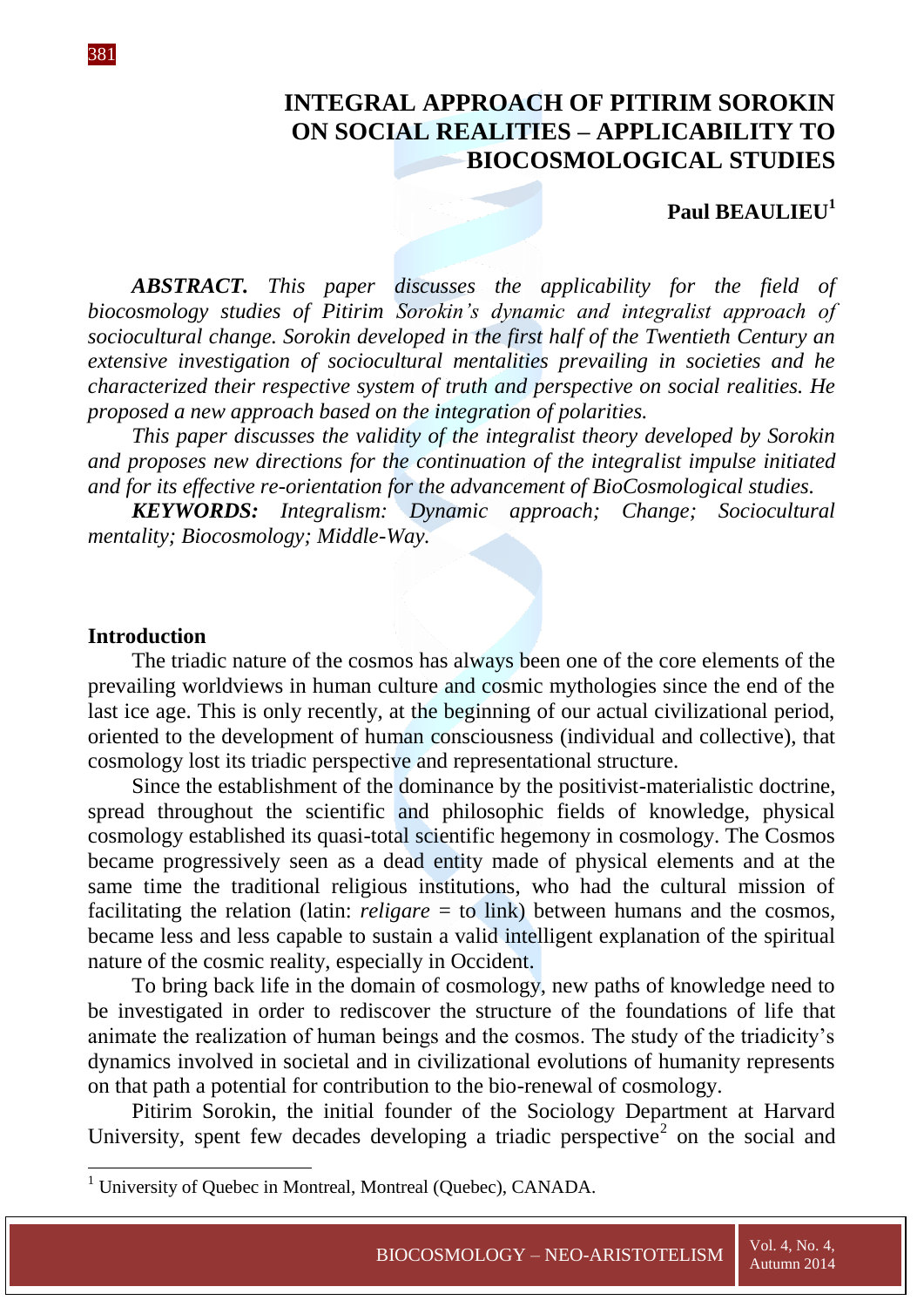cultural evolutionary dynamics of mentalities immanent to the diversity of societal formations.

The rational of the dynamics of sociocultural change and the typology developed by Sorokin have been used recently by Konstantin Khroutski, the founder of the *Biocosmological Association* and editor of the academic journal *Biocosmology* – *Neo-Aristotelism*, to extrapolate a typology of cosmological perspectives and paradigms<sup>3</sup>. One question raised by the work of Khroutski about Sorokin's theory of cultural evolution is whether the Sorokin typology can be used as a core element for the characterization of the different paradigms and worldviews prevailing in the diverse metaphysical orientations and investigations in the field of cosmological studies?

The goal of the present paper is to present the rationale of Sorokin's theory on social and cultural dynamics and its logical framework for the explanation of a cyclic societal evolution. In order to contextualize these elements of Sorokin doctrine on the dynamics of change I present some of the main structuring factors of the historical period for which Sorokin mobilized all his intellectual attention. In the same sense, it is useful to have a look at the key civilizational preoccupations and scientific motivations that contributed to the development of the social advocacy orientation of Sorokin sociology's program. Finally, I conclude with a series of observations pertaining to the usefulness and adequacy of Sorokin's typology (that serves as the basis of his triadic theory of sociocultural evolution) for the comparison of worldviews related to the field of biocosmology.

### **1. The sensibility for a context in social implosion**

Working at the assessment of a knowledge approach, such as the integralist study of sociocultural dynamics developed by Sorokin, we need to have a look at the context from which this integral approach was conceived. The contextualization of Sorokin integral doctrine will give us the measure of its originality as well as the identification of certain of its limitations.

The historical context where Sorokin's intellectual contribution was embedded  $4$ is characterized by a wave of turmoil and two wars in the European socio-political dynamic and at the same time a heavy development of the American industry. The

 $2$  The results of this systematic investigation by Sorokin of the sociocultural dynamics of societies and their related mentalities were originally published in four volumes in the end of the 1930s (1937-1941). In 1957 an abridged-edition (Sorokin-1957) of this monumental contribution was published and became a key reference in sociology and cultural studies. Congruent with this extensive analysis of the cultural dynamics of societies Sorokin debated the crisis and civilizational problematic that infused all the first half of the 20<sup>th</sup> Century (Soorkin-1941 and 1942). But also he devoted a large part of his intellectual energies to the debates related at that time to the renovation of the cultural impulse of humanity following the major civilizational perturbations brought by the World-War II (Sorokin 1948 and 1954).

 $3$  The analysis done by Khroutski on the usefulness of Sorokin typology of sociocultural mentalities can be found in his papers of 2011 and 2014.

<sup>&</sup>lt;sup>4</sup> The itinerary of Sorokin has been well documented by Johnston (1995) and Nichols (2012); certainly interesting are the self-reflections from Sorokin autobiography (Sorokin-1963a).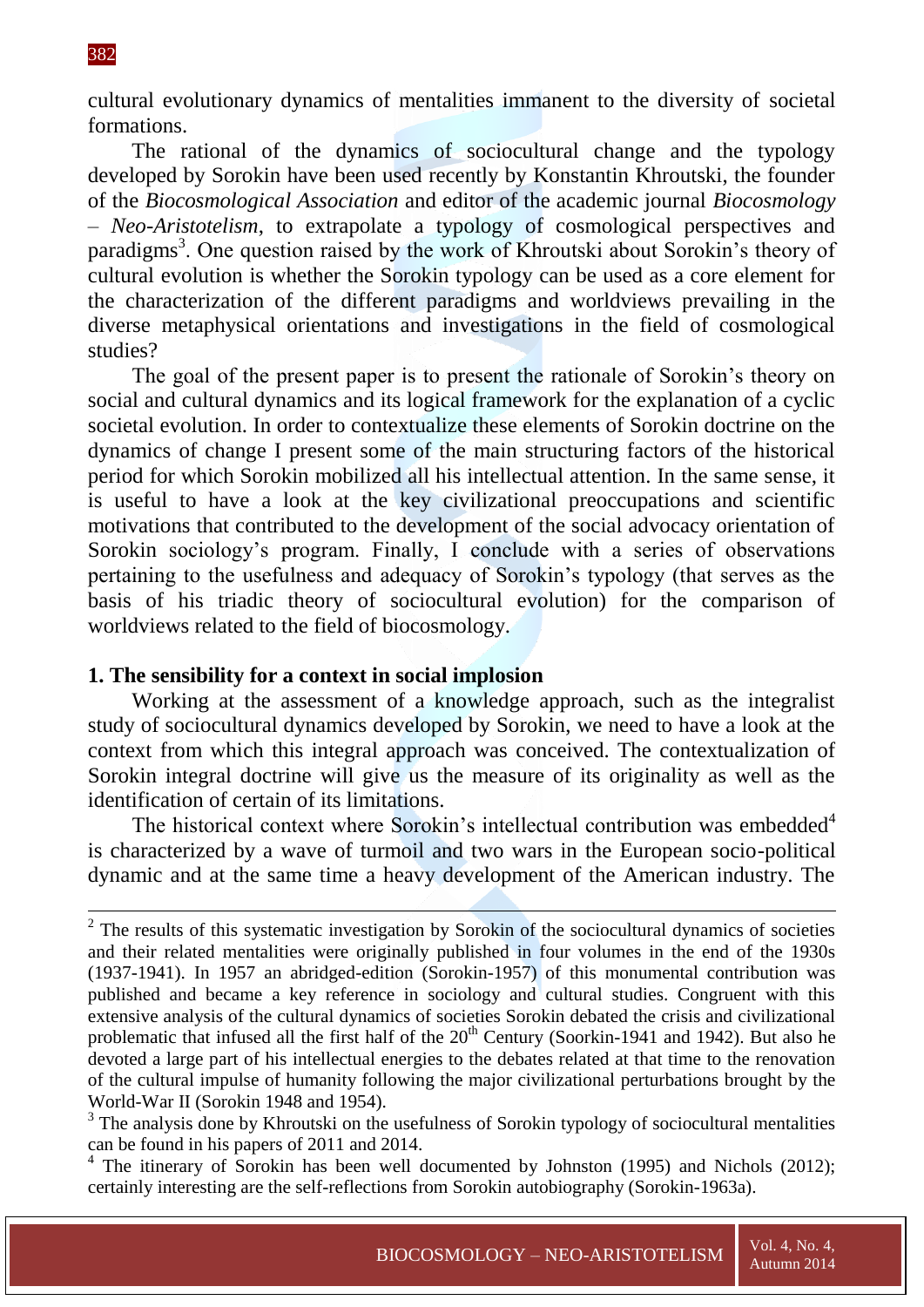preceding Century was the period that saw the culmination of philosophical thinking and at the end its erosion toward pragmatism, utilitarianism and the emancipation of positivism as the dominant epistemological doctrine.

This period of the first half of the  $20<sup>th</sup>$  Century saw the emergence of the institutionalization of a professional practice of social sciences. Sorokin was the founding director of the department of sociology at Harvard University in the 1930s. At that time the core doctrines for the study of societies and civilizations were in emergence. One of the convictions of Sorokin was that the new social scientists were responsible to propose valid interpretation of the sense and the dynamic of the evolution of societies as well as to identify sustainable ways for improvement. This explains the positioning of Sorokin as an engaged scholar for the advancement of humanity and civilization. Sorokin, probably in concordance with his Russian temperament and disposition to serve first of all the collectivity, undertook the position of the "social prophet<sup>5</sup>" that takes on his shoulders the guidance of society toward its destiny. In this sense, Sorokin was "Fichtean"<sup>6</sup> in his professional attitude for the imperative contribution of the new social sciences and especially for sociology to be dedicated to critical and public purposes (Jeffries, 2005), so to be an emancipatory contribution.

Sorokin was aware of the necessity of assuring valid epistemological foundations for the new social sciences in development. This is why he devoted a lot of energy arguing with his peers about problematic priorities that should be targeted by the research community but also about the validity of research methodologies and approaches adopted. His contribution in the development of an integralist doctrine for the analysis of the dynamic of sociocultural evolution of societies was aimed at providing to social sciences a comprehensive theory and perspective to access the truth of societies.

He was caught by an intensive sense of urgency and responsibility in front of what he called *The Crisis of our Age* (Sorokin, 1946). As he said in the last words of his ultimate injunction to his scientific colleagues (Sorokin, 1963b: 322):

> The present critical point of human history imperatively demands this deeper and more **adequate integralist knowledge of man and man's sociocultural universe**, not only for the sake of a more adequate comprehension of these most "mysterious" phenomena, but especially because **the mortally dangerous crisis of mankind must be**

<sup>&</sup>lt;sup>5</sup> This key-role of the social prophet was well characterized by Solovyov in his famous narration of the monk *Pansophius* on the future of the world (Solovyov, Vladimir. 1899/1990. *War, Progress and the End of History. Three Conversations*. Aurora, CO: Lindisfarne Press. Johnston (1999:32) also signals this role of the social-prophet in Sorokin professional attitude, in the resemblance of August Comte who was surnamed the "Prophet of Paris".

<sup>&</sup>lt;sup>6</sup> Johann Gottlieb Fichte in his series of Jena Lectures of 1794 pleaded for the future generations of scholars *to be teacher and guide of mankind* (Fichte. 2011. *The Vocation of the Scholar*. Charleston: Nabu Press).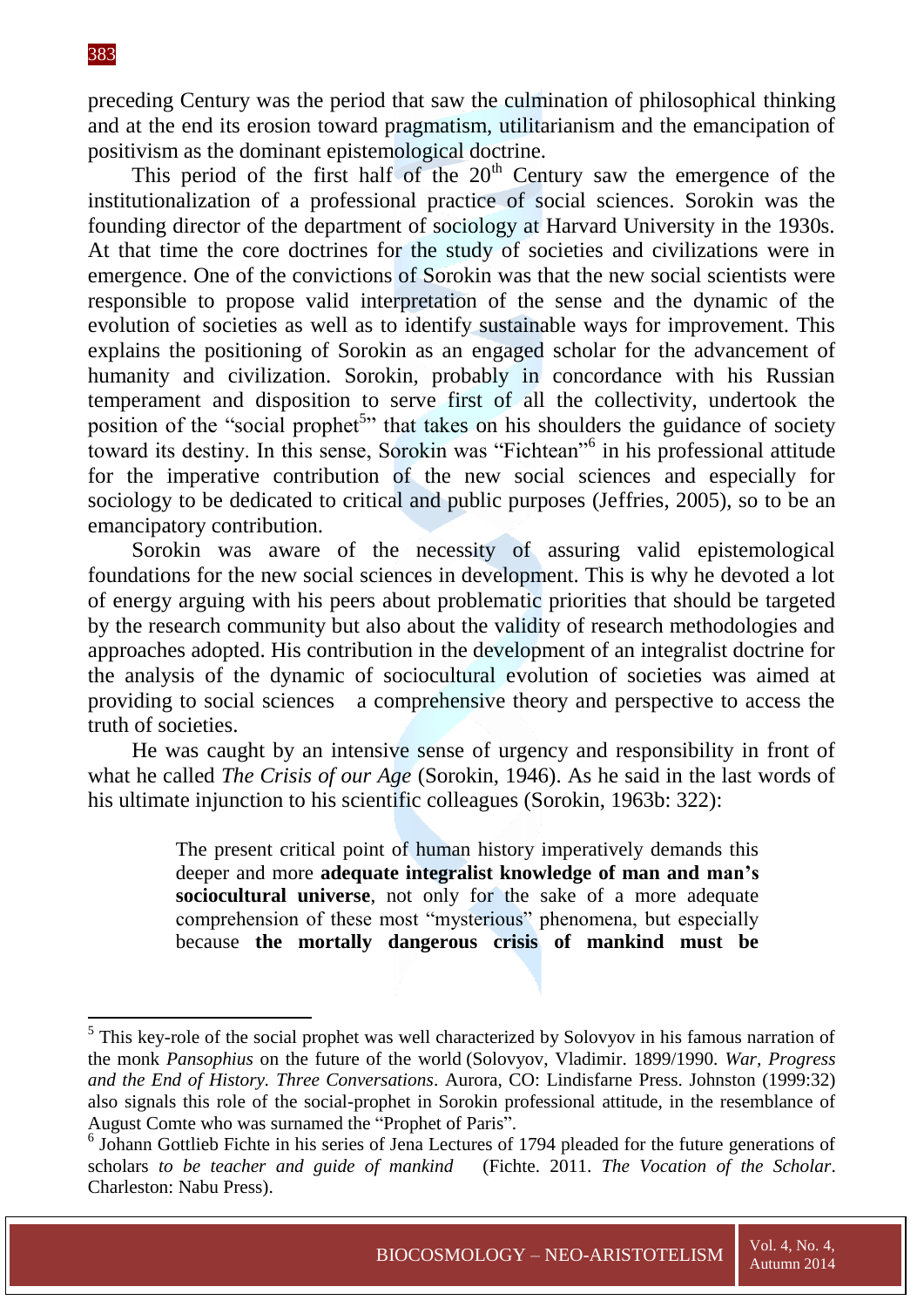**terminated<sup>7</sup>** and the way made clear for humanity's entrance into a new, creative, and harmonious era of history.

The state of crisis envisioned by Sorokin was of two orders:

a) First, he was aware of a crisis of civilization where sociocultural mentalities of dominant societies were heading too far in their materialist orientation and in doing so generating destructive patterns. This hypothesis brought him on a path for the investigation of the societal dynamic of sociocultural mentalities and to the development of his triadic historical cycle of sociocultural evolution.

b) Second, he was convinced that Western societies and their knowledge systems of science, philosophy and religion were founded on false assumption in regard of the nature of the reality. There was also a crisis in their systems of truth and that a new approach should be introduced to restore a valid apprehension of all aspect of the realities, which is the integralist perspective (Sorokin 1946, pp. 80–132). Because social sciences were kept prisoner of the scientist ideology coming from the natural sciences he proposed a redefinition of the categories of space, time, causality in order to provide an autonomy<sup>8</sup> and a specific epistemology to the field of studies devoted to societies (Sorokin 1963, pp. 226–237).

The preoccupations that motivated Sorokin in the development of an integral perspective for social sciences' research were multiform. He believed that the character of any culture is determined by its mentality so he wanted to understand the evolutionary dynamic and the orientation of these sociocultural mentalities. This was done through his monumental research project that generates his typologies of sociocultural mentalities and his triadic-cycle of sociocultural re-alignment between two polar orientations: a sensate mentality and an ideational (Sorokin, 1957)<sup>9</sup>. He also believed that it was crucial to renew the humanity's awareness of its finalities, *the destiny of Man* as would have said Fichte, through the re-alignment of the systems of truth prevailing in all domains of human knowledge toward an integral cognition that would synthesize all aspects of the reality. An integralist epistemology that reconciles sensate science and knowledge with intuitive knowledge that comes from the ideational side of the realities. In his view he believed that this new integralist system of truth could bring wisdom to societies and can generate a unifying principle for humanity through a shared and equilibrate perspective on social realities.

Previous presentations of Sorokin's typology of sociocultural mentalities and the dynamics of cyclical historical change were done in this journal by Khroutski (2011 and 2014) and excellent synthesis were done by Johnston (1995 and 1999), Jeffries (2005), and Russell (2006). We want to concentrate our attention on a series of key aspects of Sorokin's integralist perspective in order to discuss the validity of its cognitive foundations and its potential capacity to be transferred in the field of

<u>.</u>

 $7$  Emphasis are from us.

<sup>8</sup> In his metaphysical diagnostic of the needed epistemological changes he talk about a *Declaration of Independence*.

 $9^{\circ}$  The complete and integral version of this impressive research output was published in four tomes between 1937 and 1941.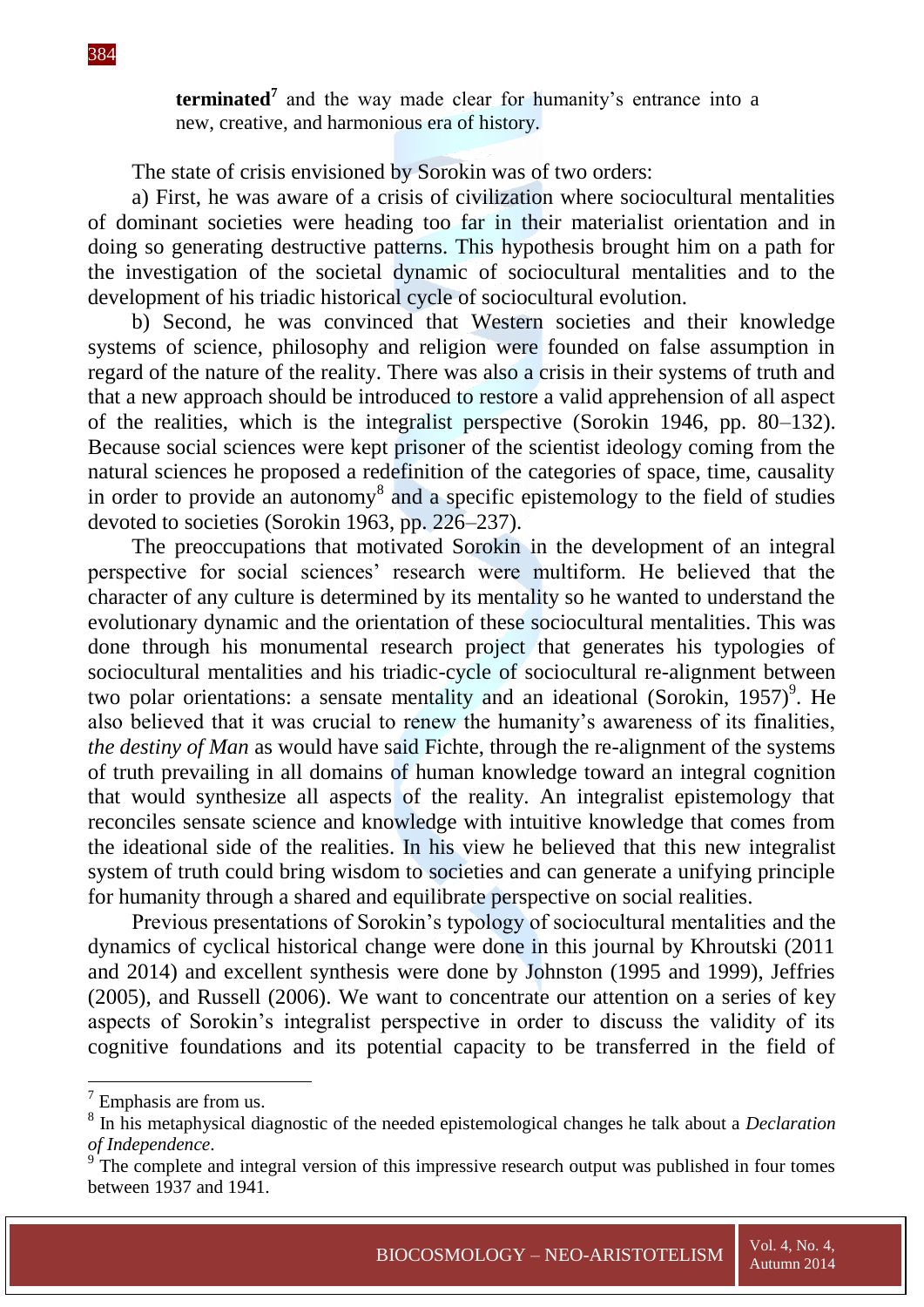biocosmology for an integral apprehension of the full reality of the cosmos. The issue at stake is important in term of epistemological validity because, if transferred as analogical cognitive artifact, the parameter of the perspective would induce constraints to the field of biocosmological studies.

# **2. Sorokin's integralist theory**

The persistent confrontational attitude and sense of mission maintained by Sorokin toward the research community in social sciences resulted for him of being labeled as a "heretic". He was not rejected by the community because his enormous dedication to the advancement of social research imposed respect to his intentions and recognition for his sustained contributions to the common good of this field of scientific endeavor. The collective judgment of "heretic contribution" was mostly due to his preoccupation to balance the monolithic orientation of the scientific efforts in this field toward a positivist and instrumental-utilitarian approach of social phenomena by re-introducing the investigation of the subjective inner experience lived by individual, groups, collectivities and societies.

Sorokin developed his integralist theory of social knowledge with the goal of transforming the sensate-based approach of human knowledge with a more equilibrate perspective that would include the ideational pole of human cognition and experience. He believed that human cognition is made of the intertwinement of the sensate objective-dualist experience of the world that surrounds us with at the same time the inner experience of an inspirational flow of ideas and feelings that comes from the ideational aspect of the reality.

We prefer to name it *inspirational* instead of *intuitive* because we are convinced that Sorokin confused the inspirational processes with the real intuitional cognitive experience. Sorokin reduced the domain of the inner human cognitive experience to the one of the soul, which is congruent with the collective Occidental belief that prevails since the judgment pronounced by the 8<sup>th</sup> Ecumenical Council of Constantinople of  $869^{10}$ . In that occasion where the threefolding of human nature was the object of canonical debates it was established that human beings were made of a physical body endowed with intellectual capabilities and of a sentient soul with relational and heart-based faith inspirational cognition. In doing so, the traditional threefolding of human being was rejected and its ontological essence made of his spirit, his higher-self, was negated and vaguely merged with a confusing subjective notion of the human soul. From then, human understanding of the triadic nature of human nature and cognition was  $\text{lost}^{11}$ , except for the Orient that kept the traditional threefold definition of human cognitive capabilities.

 $10$  Rudolf Steiner, the founder of the movement for Spiritual Science explained extensively this crucial cultural moment that influenced the development of the Western civilization and the domains of the modern human sciences. This cultural reductionism is comparable to the later one introduced by Kant when he established the doctrine of transcendental nature of phenomena for human mind. See his history of philosophy *The Riddles of Philosophy* (1914: 445-449).

<sup>&</sup>lt;sup>11</sup> We should say that it went "underground" and that it was maintained heretic through the intellectual domination from the Catholic Church in Occident and after the short period of the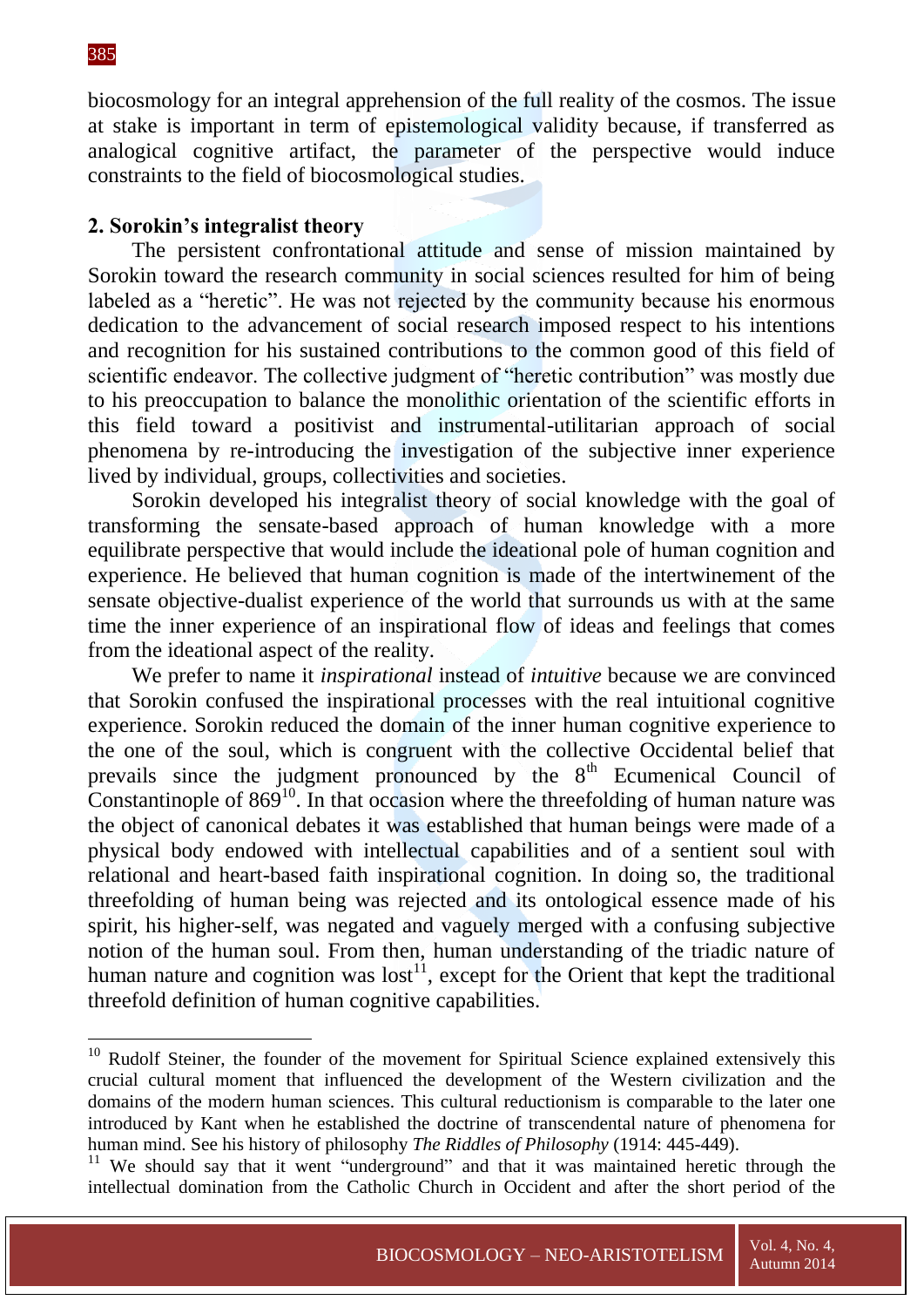<u>.</u>

This question is of importance for the adequate assessment of Sorokin frame of reference because he based his integralist theory of cognition and truth about reality on a threefold structure of the human nature that is finally dual. Sorokin's three systems of truth structure his integralist theory of cognition. The integral system of truth is aimed at providing a valid framework for the integration of all aspects of the truth of the reality. It was design for the purpose of the understanding of sociocultural realities but, as proposed by Khroutski (2014), it may also be considered useful for any object of human cognition, including the cosmos as a whole. Let us look at his integralist framework of human cognition and truth of reality.

Of course, Sorokin was right in his diagnostic of the limitations and inadequacy of the *sensate system of truth<sup>12</sup>* that predominates in all sciences and that it was detrimental to the advancement of civilization and human development. It was less evident in the first half of the  $20<sup>th</sup>$  Century when the positivist doctrine of science and epistemology propagated by the "Vienna Circle" but now, more and more radical critics are raised about the lack of evidence that may support such a doctrine. On the other side of the spectrum Sorokin was right in judging the limitations of the ideational subjective inspirational<sup>13</sup> faith-based system of truth.

He proposed an approach of knowledge that would be the intermediate position between both poles, a synthesis of the physical aspect of the sociocultural reality with its ideational and faith-based aspect. He believed that the knowledge *standpoint* (Sorokin 1963b, pp. 309) of the intermediate cognitive position will assure a valid truth on all aspect of realities by generating a synthesis of the two complementary sides of social reality.



*Figure 1: Sorokin's Triad of Knowledge Perspectives*

Florentine Renaissance it was overwhelmed by the enormous "materialist pull" brought in human civilization by the rational-utilitarian era of intellectualism, material and technological development of societies' scientific systems, and the globalization of the positivist doctrine of truth for human cognition.

 $12$  Russell (2006) provides an excellent synthesis of Sorokin challenge of the sensate and materialist doctrine of science.

 $13$  Again, it is evident for someone that is able to make a clear distinction between the mystical, aesthetical, reflexive inspirational cognition and the true intuitive experience of the spiritual plane of the cosmic reality. The mixed list of what Sorokin (1963b: 310) called *ancient mystic* reveals his lack of clear understanding of the specific nature of the spiritual plane of the integral reality. The subjective inspirational cognition (called intuition in Sorokin terminology) is still a sensate knowledge using the physical human body and its reflexive thinking based on its brain. Sorokin knew the Sri Aurobindo explanations related to the *supramental experience* but seems to have misunderstood the radical differences that are intrinsic to the path of knowledge that is "followed" by the knower to access to the supra-mental, the cosmic spiritual plane where duality no more exist.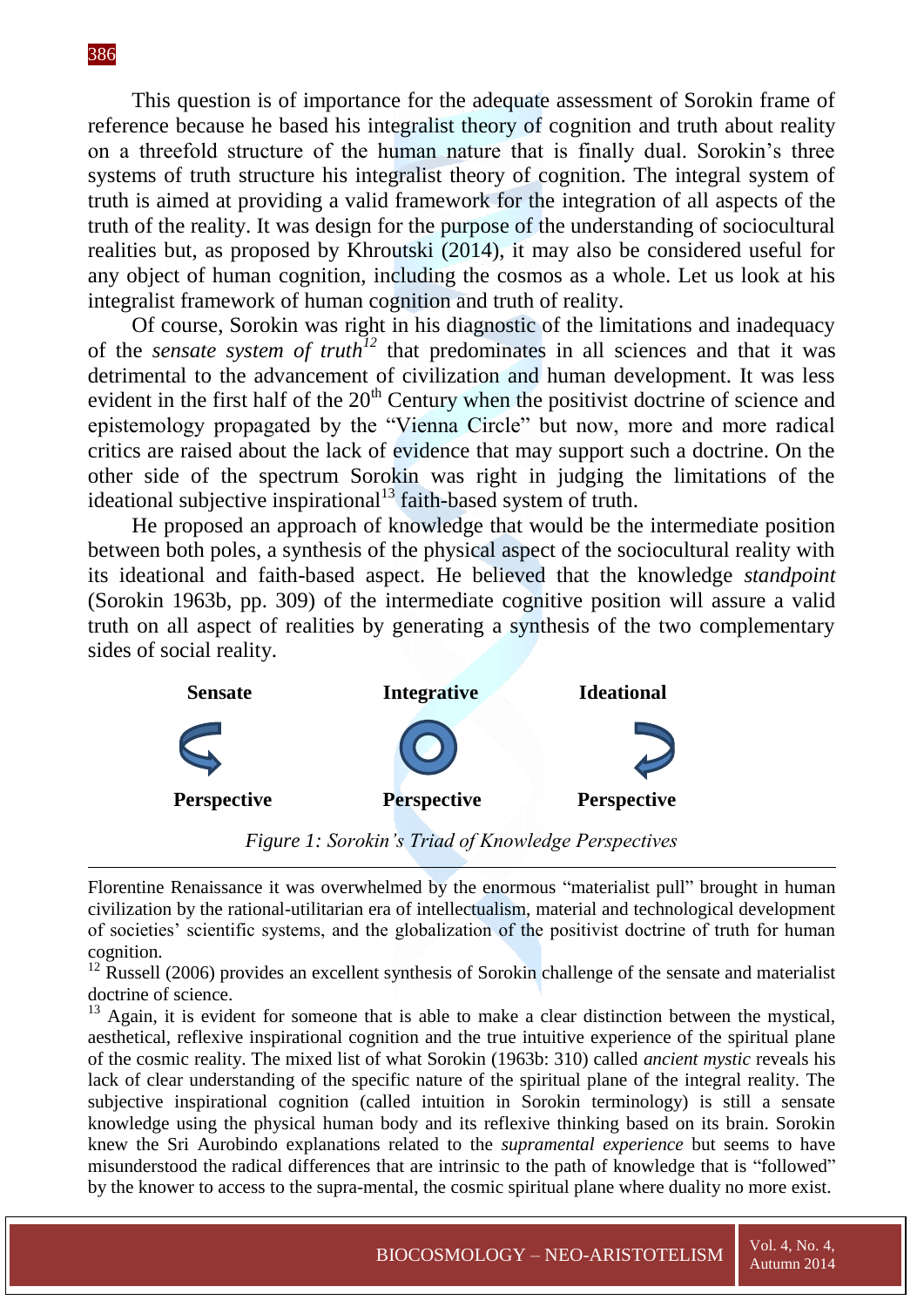The doctrine of integralism proposed by Sorokin was seen as an idealistic cognitive position for the knower and the one that can give him an integrated perspective on the full spectrum of the reality in concordance with his natural knowledge potentialities. Integralism would constitute the best available epistemology to access the truth in a valid way. He was right with his theoretical conclusion related to the dynamic of embedded immanent finalities (and determinism) and limited causality of sociocultural mentalities and also their related systems of truth. They influence the evolution's dynamic of societies and their capacity for change as well as their propensity to maintain effective values that sustain their development.

Given the major gaps and limitations of Sorokin's definition of the spectrum of the total reality of our cosmos, what should be an integral perspective?

# **3. The integral perspective as the way to the middle of the cosmos**

To expand and to bring a wholistic-integral cosmic perspective of knowledge to the impulse initiated by Sorokin for the development of a valid system of truth we will use the frame of reference presented by Rudolf Steiner  $(1914a:13-24)^{14}$  in his modeling of the full spectrum of worldviews to be used to reach an integrated knowledge of the cosmos.

A system of truth<sup>15</sup> is made of cognitive orientations, the directions the conscious of the knower is observing and/or experiencing. Husserl in his phenomenology clearly explained that the consciousness is firstly a process of intentionality directed to the reality. The *cogito* of the pure self is an act of pure intentionality and relation<sup>16</sup>. This means that the knowing entity will experience different point of view depending on the orientation of his awareness.

The cognitive map designed by Steiner<sup>17</sup> presents the twelve worldviews that an integral knowledge approach of the world must integrate in order to bring a wholistic understanding:

| <b>SPIRITUALISM</b> |      |                   |
|---------------------|------|-------------------|
| <b>PNEUMATISM</b>   | - 48 | <b>MONADISM</b>   |
| <b>PSYCHISM</b>     |      | <b>DYNAMISM</b>   |
| <b>IDEALISM</b>     |      | <b>REALISM</b>    |
| <b>RATIONALISM</b>  |      | PHENOMENALISM     |
| <b>MATHEMATISM</b>  |      | <b>SENSUALISM</b> |
| <b>MATERIALISM</b>  |      |                   |

*Figure 2: Steiner's Model of Cognitive Worldviews*

<sup>&</sup>lt;sup>14</sup> Complementary for the historical explanation of the evolution of this spectrum of worldviews Steiner (1891, 1914b and 1920)

<sup>&</sup>lt;sup>15</sup> Truth understood as the level of agreement of a known object with the reality.

<sup>&</sup>lt;sup>16</sup> Husserl probably became aware of this relational characteristic of any act of knowledge from Brentano, his teacher.

 $17$  See Steiner (1914a) for a description of each component of the model.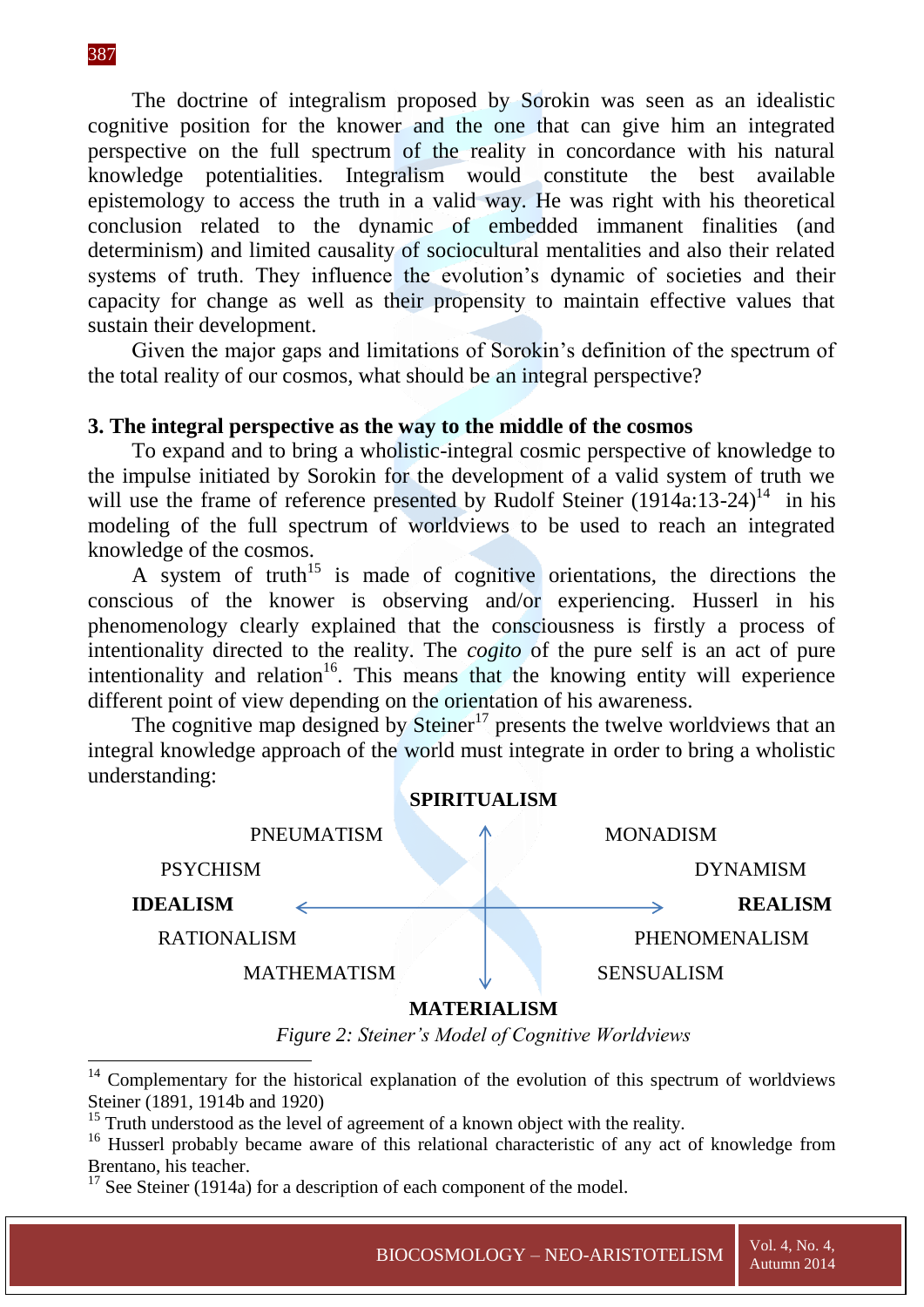This model draws the map of the four directions or approaches that structure the perception of the reality dependent on the cognitive orientation of the knower. These four cardinal directions have intermediate perspectives so that each of these twelve perspectives for the orientation of the consciousness of the knower will present a knowledge aspect of the world. Steiner affirms that an integral knowledge of the reality can only result from the integration of all these twelve perspectives or worldviews.

If we go deeper in our understanding of the characteristics of a valid cosmological system of truth we must look at the "positioning"<sup>18</sup> of the knower. This means that the knower as a knowing entity can "occupy" a position as an observer/experiencer on a continuum that goes from the dualist perspective of the external appearances of the world to the other pole of the spectrum of the reality, that is the pure spirit. This supposes that the knower will access truth following a path of knowledge that goes on that continuum. The integral perspective on the world will be reached right in the middle where he is in balance between the two poles of the reality. At this point he is in a position to integrate all aspects of the full spectrum of the reality and the dualist perspective on the world becomes dissolved and an integral experience of the whole cosmos is lived by the knower. This real monistic view on the world is well known as the *Middle Way<sup>19</sup>* and the cognitive path that reach this true integralist knowledge position is certainly the approach that give access to the highest level of truth on the cosmic reality.

## **Conclusion**

1

The hope of Sorokin for the emergence of an integralistic era in the development of civilization was certainly a sign that he was aligned with the destiny of humanity. Given the state of knowledge and the systemic emergence of professional sciences in the first part of the  $20<sup>th</sup>$  Century, and also given the brutal materialistic orientation of the dominant societies that were competing globally for natural resources and requiring internally functional populations to serve to the national effort for increasing the material standards of living in society, it is understandable that his proposal and advocacy for a new system of truth was to be received with politeness but not becoming adopted as the mainstream of social sciences<sup>20</sup>. The integralist

<sup>&</sup>lt;sup>18</sup> Necessarily the notion of *positioning* (or "posturing of the knowing-self") is an approximation because somewhere in the middle of the spectrum space and time cease to exist.

<sup>&</sup>lt;sup>19</sup> The supra-sensible path of knowledge experienced by Steiner and others like the followers of the doctrine of spiritual practice developed by Nagarjuna (see Kalupahana-1999).

<sup>&</sup>lt;sup>20</sup> Some authors mentioned that he was rejected. I would say that lived what the quasi-totality of significant contributors experience in the general field of human sciences: they come and pass because of the high level of the fragmentation pulse of these domains of research and of the "adhocratic" organization of their scientific communities. Hegel the great philosopher, first rector of Berlin University was finally rejected but his ideas still have a significant influence. In the field of sociology, the functionalist alternative to Sorokin integrative sociology, headed by his colleague Talcott Parson, is no more the dominant sociological theory given the fact that social-democratic societies are quite less dominated by State-bureaucracies requiring functionalist and simplistic studies for policy making.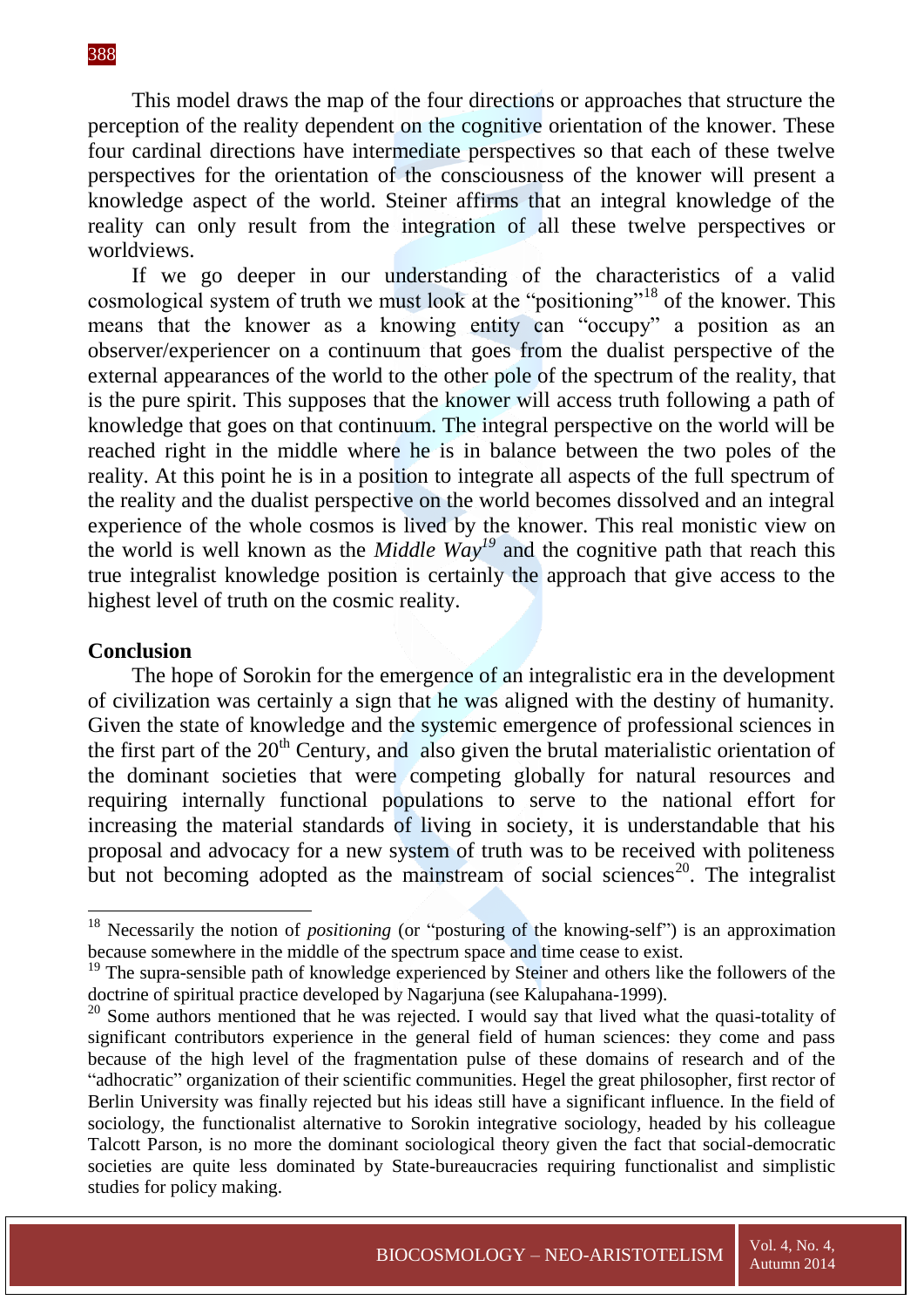doctrine thought by Sorokin was pointing in the right orientation that means to integrate all aspect of the social and even, if we extrapolate, of the cosmic reality. Nevertheless, it was a pioneering effort that must be redeploy with the insertion of a broader metaphysical definition of the spectrum of the cosmic reality where a valid inclusion of the spiritual plane of reality will be reconciled with the appearing face of the cosmos.

The truth of biocosmology depends on the future development of a real integrative epistemology, and a corresponding path of cognition, that allow the knower to observe and to know the world through a "unitarian/non-dualist" and "wholistic" consciousness.

### **References**

- Chetland, Chris (ed.) (2013). *The Intuitive Way of Knowing. A Tribute to Brian Goodwin*. Edinburgh, UK: Floris Books.
- Daffara, P. (2010). [Sorokin, Pitirim,](http://www.futuresense.com.au/pitirim-sorokin.html) in *The [Oxford International Encyclopedia of](http://www.oup.com/us/catalog/general/subject/Reference/?view=usa&ci=9780195334685#Author_Information)  [Peace](http://www.oup.com/us/catalog/general/subject/Reference/?view=usa&ci=9780195334685#Author_Information)*. Young, N. (Ed.), Oxford University Press: 781–784.
- Daffara, Phillip (2011). Rethinking tomorrow's cities: Emerging issues on city foresight, *Futures*, 43(7): 680–689.
- Ford, Joseph B.; Richard, Michel P.; Talbutt, Palmer C. (eds.) (1995). *Sorokin and Civilization*. New Brunswick, NJ: Transaction.

Garfield, Jay L. (1995). *The Fundamental Wisdom of the Middle Way: Najurna's*  Mulamadhyamakakarika. Oxford: Oxford University Press.

Jeffries, Vincent (2005). Pitirim A. Sorokin's Integralism and Public Sociology, *The American Sociologist*. 36(3–4): 66–87.

Johnston, Barry V. (1995). *Pitirim A. Sorokin. An Intellectual Biography*. Lawrence, KS: University Press of Kansas.

Johnston, Barry V. (1999). Pitirim A. Sorokin on Order, Change and Reconstruction of Society: an Integral Perspective, *Comparative Civilizations Review*, No 41:  $25-41$ .

[Kalupahana,](http://www.amazon.ca/s/ref=dp_byline_sr_book_1?ie=UTF8&field-author=David+J.+Kalupahana&search-alias=books-ca) David J. (ed.) (1999). *Mulamadhyamakakarika of Nagarjuna: The Philosophy of the Middle Way*. New Delhi: Motilal Banarsidass.

Khroutski, Konstantin S. (2011). From the three-dimensional reality in the integral sociology of Pitirim A. Sorokin – To the construction of the triune universalizing (bio)cosmological approach, *Biocosmology – Neo-Aristotelism*. 1(4): 369–394.

- Khroutski, Konstantin S. (2014). Rehabilitating Pitirim Sorokin's grand triadologic concept: a Biocosmological approach, *Biocosmology – Neo-Aristotelism*.  $4(1&2): 6-41.$
- Nichols, Lawrence T. (2012). Sorokin as lifelong Russian Intellectual: the Enactment of an Historically Rooted Sensibility, *American Sociologist*, 43(4): 374–405.
- Russell, Nieli (2006). Critic of the Sensate Culture: Rediscovering the Genius of Pitirim Sorokin, *The Political Science Reviewer*, No 35: 264–379.

389